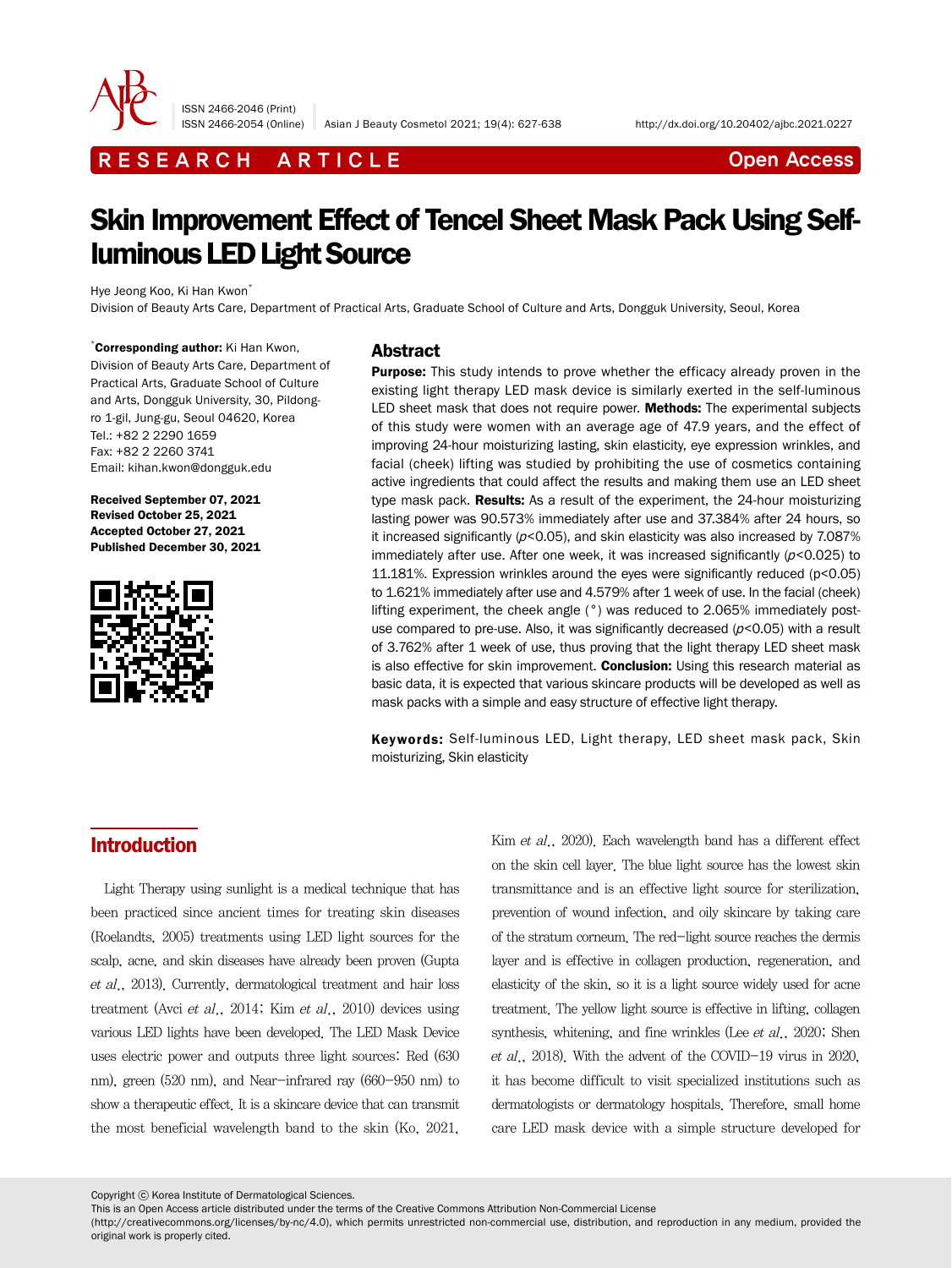skin beauty and home care has been recently commercialized. LED device masks that can manage facial skin alone using the aforementioned three wavelengths are increasingly being commercialized. Furthermore, a self-luminous LED sheet mask sheet that does not require electric power and does not pose a risk to the human body has been developed by supplementing the shortcomings of skincare using electric power. The efficacy of the sheet mask will be verified in this article (Wheeland & Dhawan, 2011). Although the LED Mask Device must be used regularly for effective skincare, it has its own disadvantages such as expensive, hygienic parts such as washing, the hassle of power supply and waiting for charging, and the risk of exposure to electromagnetic waves. Users will have to take care of their skin while dealing with these shortcomings. On the other hand, the sheet-type mask pack is the most convenient and affordable home care cosmetic product with high satisfaction. Therefore, if the convenience and efficacy of the LED sheet mask are proven (Kim & Jeon, 2020), more general skincare can be expected for home care in COVID-19 Pandemic. Recently, a patent has been developed for a Light Therapy LED sheet type mask pack that combines the satisfaction and convenience of skincare with the efficacy of Light Therapy. This product converts the surrounding light into the wavelength of the Light Therapy effect and outputs it without using power for the sheet-type mask pack. In other words, it is a mask sheet that has the same effect as the LED mask device for Light Therapy. In previous papers on the LED Mask Device, skin improvement effects were proven when using a LED lamp (Ko, 2021), but the skin improvement effect of the recently developed LED sheet mask that does not require electric power has not been proven yet. Therefore, this experiment was conducted in anticipation of the skin improvement effect for the rapid spread of new and creative inventions and the development of K-beauty.

In this study, it was proved that it is possible to effectively improve and manage skin with a relatively low-cost sheet-type mask pack that has the effect of Light Therapy while solving the inconvenience of the conventional LED mask device.

## **Methods**

#### 1. Experimental materials and research subjects

In this study, 23 women aged 35 to 55 with eye wrinkles were selected as test subjects through Company M (Seoul, Korea),

In the experiments, after they wash their face, the test subjects attach the printed side of the Light Therapy mask sheet to the skin on their dry face.

After about 15 minutes, remove the sheet and tap the contents to absorb it.

In order to verify the efficacy of the Light Therapy LED sheet mask pack, the effects of 24-hour moisturizing durability evaluation, skin elasticity evaluation, eye expression wrinkles evaluation, and facial (cheek) lifting were tested on women with an average age of 47.9 years for one week. It was intended to prove the skin improvement effect of the Light Therapy LED sheet type mask pack.

#### 2. Assessed area and evaluation methods

The test was conducted once a day for 7 days, and a survey was conducted after skin evaluation through 3 visits. At the first visit, after explaining the trial and signing the consent form to participate in it, a demographic survey, selection/ exclusion criteria review, and medical history were conducted. Finally, they were told how to use the test product. Before and immediately after using the test product, 24 hours of moisturizing durability, skin elasticity, eye expression wrinkles, and facial (cheek) lifting were evaluated, and skin symptoms were evaluated. In the second visit, adverse reactions that occurred later after using the product and whether or not combination treatment was performed were investigated, and 24-hour moisturizing durability evaluation and skin symptom evaluation were performed. At the 3rd visit, adverse reactions occurring after the 2nd visit and the combination treatment were investigated, and skin elasticity, eye expression wrinkles, facial (cheek) lifting evaluation, and skin symptoms were evaluated one week after using the test product. After the end of the test, an efficacy evaluation survey and a product preference survey were conducted.

Considering the evaluation of the equipment, the test subject took a rest for 30 minutes in a waiting room with a constant temperature and humidity at an indoor temperature of 20-25℃ and humidity of 40-60%. The surface temperature and humidity of the skin were applied to the environment of the evaluation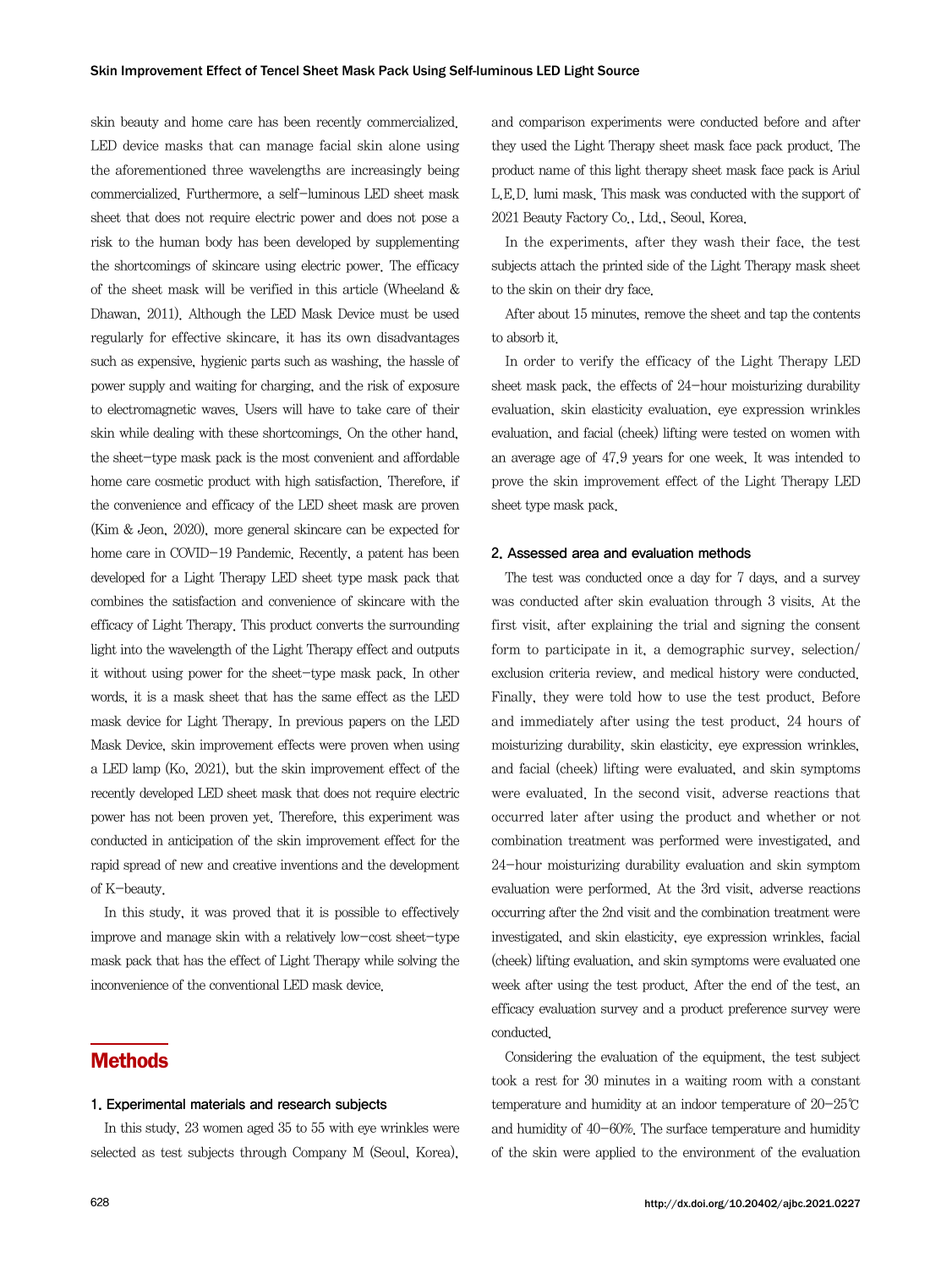space, and water intake was restricted while they were at rest. For objective evaluation, one researcher has analyzed the same area for every test.

#### 3. 24-hour moisture retention evaluation

The 24-hour moisturizing durability evaluation was analyzed using a Corneometer CM825 (Courage-Khazaka electronic GmbH, Germany). The same left forearm area was evaluated before and after using the test product. During the evaluation, the Corneometer probe was applied to the skin and the sensor was applied three times, and the average value was used as the water content evaluation data. Corneometer basically recognizes the skin as a non-conductor and evaluates the capacitance where the probe is in contact, as it is a device that applies the property of conducting electricity better as it contains more moisture. Therefore, moisture content and capacitance are proportional to each other, and it can be seen that the higher the evaluation value, the higher the moisture content. A unit is an arbitrary unit (A.U.), which is a number of water units.

#### 4. Skin elasticity evaluation

For skin elasticity evaluation, the R2 (skin re-strain force) value was measured on the same right cheek area of the test subject before and after using the test product using Cutometer®MPA 580 (Courage-Khazaka electronic GmbH, Germany) and used as skin elasticity evaluation data. The R2 value means that the closer the overall elasticity is to 1, the more elastic the skin is.

#### 5. Eye expression wrinkles evaluation

For eye expression wrinkles evaluation, the same left eye area of the test subject was photographed before and after using the test product using Antera 3D CS (Miravex Ltd., Ireland), a 3D skin imaging device. The image was saved and converted to Wrinkles (Medium) mode, the analysis range was specified, and the indentation index (A.U.) value within the range was analyzed. As the A.U. value decreases, it can be seen it is effective in improving eye expression wrinkles.

#### 6. Facial (cheek) lifting improvement

For facial (cheek) lifting evaluation, Fray (BEYOUNG Co., Ltd, Korea), a device that expresses the appearance of the skin as a contour line, was used. The same left face of the test subject was photographed before and after the use of the test product,



Figure 1. Facial (cheek) lifting example image.

and analysis was performed based on the curve created near the area. The captured images (30° side view) were analyzed using Image-pro® plus (Media Cybernetics, USA). For facial (cheek) lifting, draw a straight line downward from the center of the circle formed near the cheekbones and move 3 spaces to the right along the horizontal stripe drawn in the contour picture from the starting point where it meets the contour line below. From there, a straight line was drawn as the inner boundary point in contact with the pattern opposite to the starting circle, and the angle  $(°)$ between the two straight lines was measured and evaluated. It means that as the angle (°) between two straight lines decreases, it is effective in improving ball lifting (Figure 1).

#### 7. Efficacy survey

After using the test product, they were asked to directly answer the questionnaire data in five stages of evaluation: very good  $(4)$ , good  $(3)$ , average  $(2)$ , bad  $(1)$ , and very bad  $(0)$ . The researcher calculated the percentage of the number of subjects for each answer to determine the efficacy of the test product.

face of the test subject was photographed before and after the use of the test product, and analysis was performed based on the curve created near the area. The captured images (30° side view) were analyzed using Image-pro® plus (Media Cybernetics, USA). For facial (cheek) lifting, draw a straight line downward from the center of the circle formed near the cheekbones and move 3 spaces to the right along the horizontal stripe drawn in the contour picture from the starting point where it meets the contour line below. From there, a straight line was drawn as the inner boundary point in contact with the pattern opposite to the starting circle, and the angle (°) between the two straight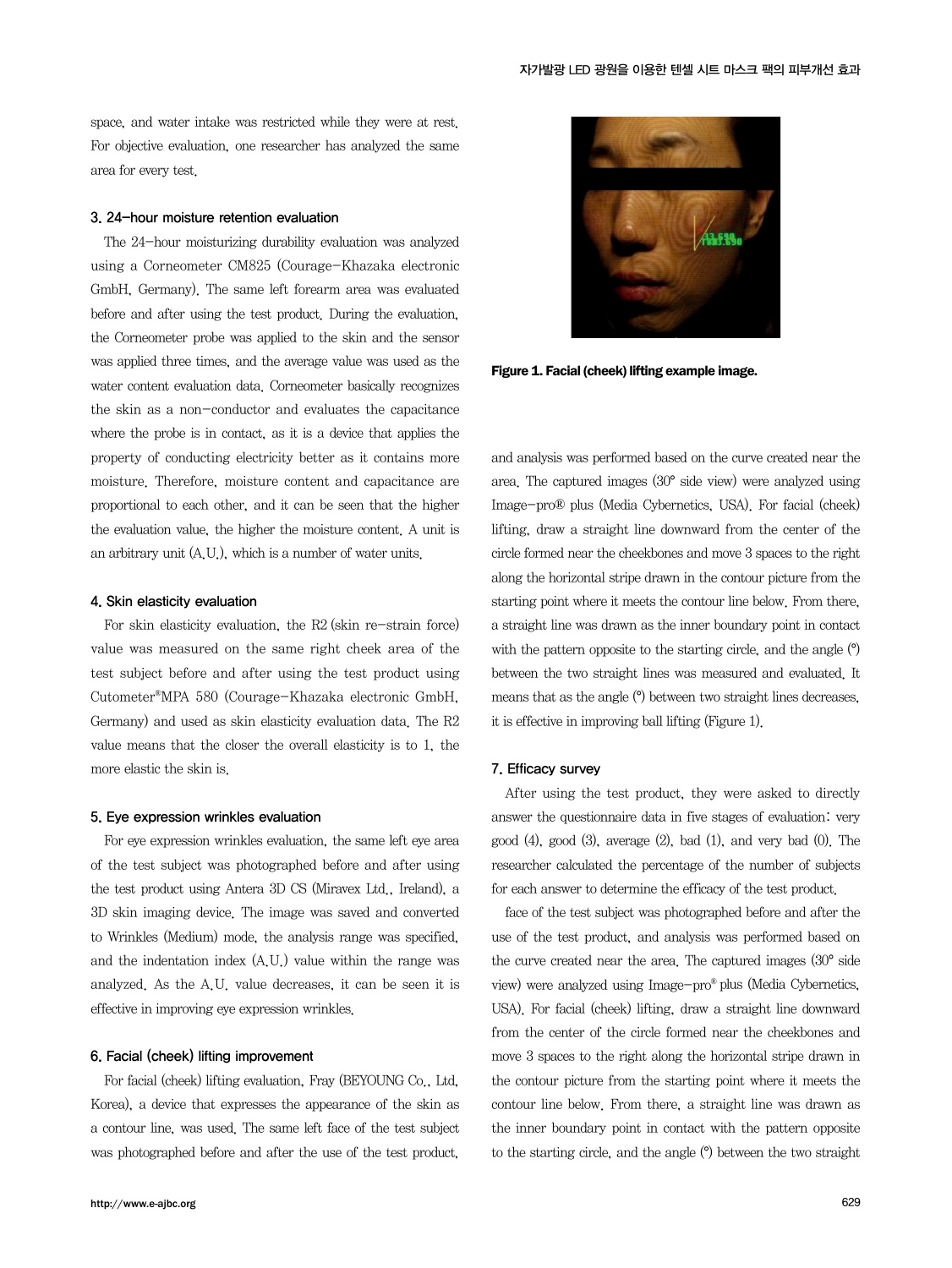lines was measured and evaluated. It means that as the angle (°) between two straight lines decreases, it is effective in improving ball lifting (Figure 1).

#### 8. Product preference survey evaluation

Regarding the feeling of use after using the product, the test subject was asked to directly answer some questionnaires. The evaluation contents were divided into 5 levels of very good (4), good (3), normal (2), bad (1), and very bad (0) for skin moisture, skin smoothness, adhesion, absorbency, fragrance, and overall feeling of use.

#### 9. Stability evaluation

For the safety of the test product, the incidence rate of adverse reactions was calculated by synthesizing the adverse reactions confirmed for all test subjects using the test product and all adverse reactions reported during the test period and used as safety evaluation data of the product.

#### 10. Adverse reaction evaluation

For the safety of the test product, the incidence rate of adverse reactions was calculated by synthesizing the adverse reactions confirmed for all test subjects using the test product and all adverse reactions reported during the test period and used as safety evaluation data of the product.

#### 11. Evaluation criteria

#### 1) Usability evaluation variation 1

The primary efficacy evaluation variation of the test product was evaluated based on the evaluation values for 24-hour moisture retention, skin elasticity, eye expression wrinkles, and facial (cheek) lifting before and after using the test product.

#### 2) Usability evaluation variation 2

The secondary efficacy evaluation variation of the test product was evaluated based on the results of an efficacy evaluation survey on the skin improvement effect after using the test product.

#### 12. Statistical analysis

Before using the test product, SPSS 19.0, a statistical analysis program, was used to examine the significance of the comparison evaluation value. Significance was confirmed when the probability of significance was  $p\langle 0.05 \text{ in the } 95\% \text{ confidence} \rangle$ interval and the probability of significance was rounded up to the third decimal place. Continuous variables were summarized as mean and standard deviation, and categorical variables were summarized as frequency and percentage. For more than 3 repeated evaluation data, repeated-measures ANOVA was used as a parametric method after normality qualification, and postqualification was conducted by the Bonferroni method. The non-parametric method was compared with Wilcoxon signedrank test using the Friedman test, and the significance level was corrected by the Bonferroni method to measure postqualification. The comparison between groups was compared using the rate of change compared to before use, and the nonparametric Mann-Whitney U test was used after normality qualification.

| Table 1. Age of test subjects                    |                | $(N=23)$ |
|--------------------------------------------------|----------------|----------|
| full age (years)                                 | $\mathsf{N}$   | %        |
| 20-29                                            | $\circ$        | 0.000    |
| $30 - 39$                                        | $\overline{4}$ | 17.391   |
| 40-49                                            | 8              | 34.783   |
| 50-55                                            | 11             | 47.826   |
| Table 2. Skin condition and age of test subjects |                | $(N=23)$ |
| Skin condition                                   | $\mathsf{N}$   | %        |
| Dry                                              | $\overline{7}$ | 30.435   |
|                                                  |                |          |
| Moderate dry                                     | 9              | 39.130   |
| Neutral                                          | 5              | 21.739   |
| Moderate oily                                    | $\mathbf{1}$   | 4.348    |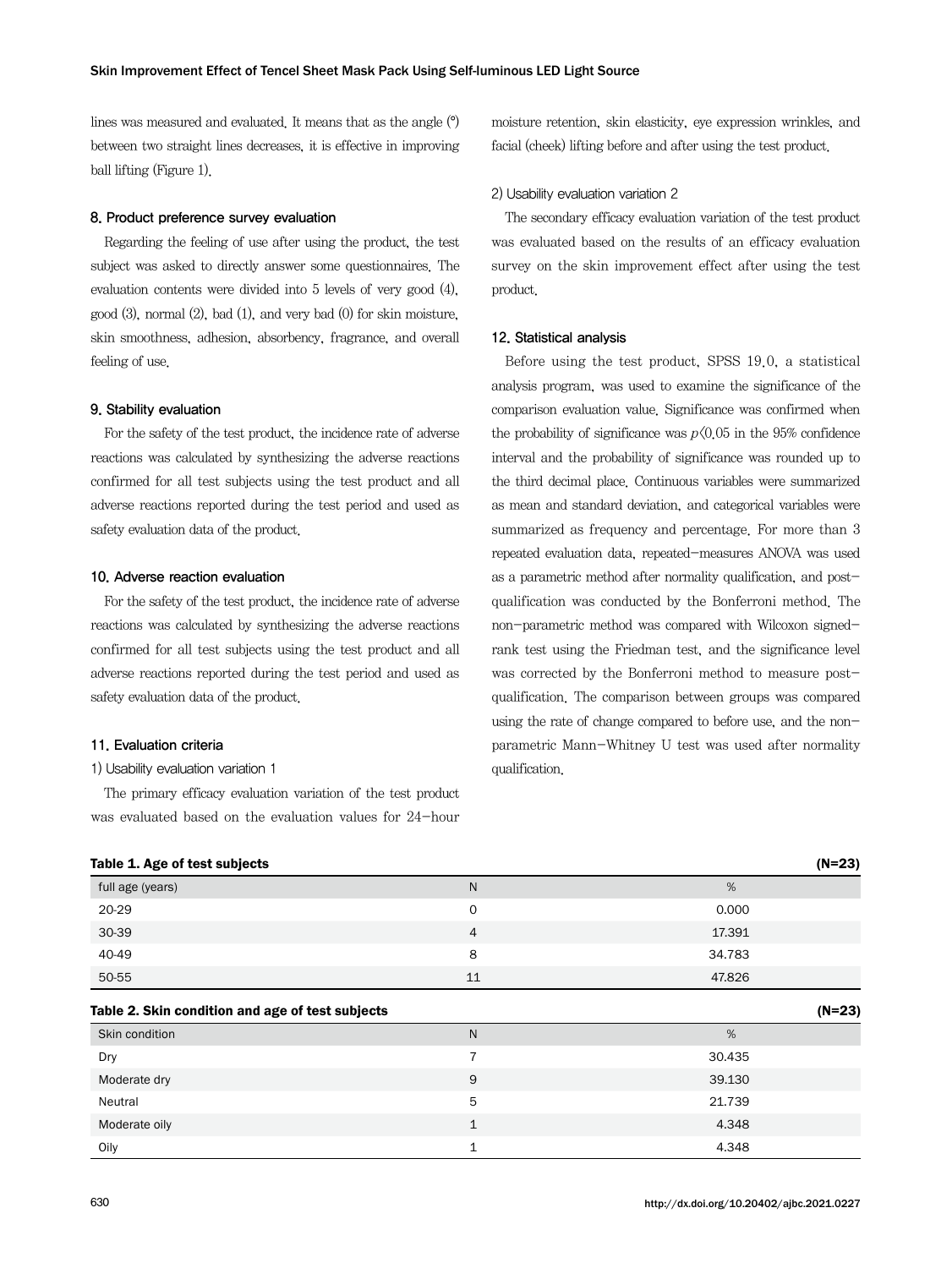## Result and Discussion

### 1. Statistical analysis

The mean age of 23 test subjects who completed this study was 47.913 years old women; 4 in their 30s, 8 in their 40s, and 11 in their 50s (Table 1).

#### 2. Skin condition of test subject

The skin conditions of 23 test subjects who completed this test were dry skin type 7 patients, moderate dry skin 9 patients, neutral skin 5 patients, moderate oily skin 1 patient, and oily skin 1 patient (Table 2).

#### 3. Skin characteristics of test subject

For each test subject, there were no corresponding test subjects in the questionnaire about skin diseases, itchiness, stinging, erythema, cosmetic side effects, drug side effects, light sensitivity, atopic disease, or others (Table 3).

#### 4. Efficacy evaluation result 1

1) 24-hour moisturizing lasting evaluation result

#### Table 3. Survey result of test subjects

The LED light produces collagen and elastin in the skin and suppresses the occurrence of wrinkles to moisturize the skin and maintain elasticity (Kim & Kang, 2021). Usually, there is a result that ultraviolet or light has a bad effect on skin aging (Lee & Kim, 2007), but through this experiment, it was also proved that there is a positive effect on the production of hyaluronic acid and protein on the skin depending on the type of light and the intensity of exposure. Therefore, it was tested whether the LED sheet mask used in this experiment had the same effect (Shim, 2020). In order to check the moisture of the skin when using the LED mask sheet, a 24-hour moisturizing durability test was conducted to check how tightly it holds and maintains the moisture of the skin. This experiment is not data that can be compared with general functional mask packs on the market. However, it can be seen the LED sheet mask contributed to the efficacy of the moisturizing durability because significant results were derived only with the LED sheet mask that did not contain any ingredients.

In this test, the results of moisturizing durability before use, immediately after use, and 24 hours after use after the subject product was used by the subjects are shown in Table 4. When

| Skin condition        | N           | %     |
|-----------------------|-------------|-------|
| Skin disease          | O           | 0.000 |
| Itchiness             | $\mathbf 0$ | 0.000 |
| <b>Stinging</b>       | O           | 0.000 |
| Erythema              | 0           | 0.000 |
| Cosmetic side effects | $\mathbf 0$ | 0.000 |
| Drug side effects     | $\mathbf 0$ | 0.000 |
| Light sensitivity     | $\mathbf 0$ | 0.000 |
| Atopic disease        | $\mathbf 0$ | 0.000 |

#### Table 4. 24-hour moisturizing lasting evaluation results (Unit: A.U.)

| Classification                    | Test product                                | Unapplied              | Improvement rate (%) |
|-----------------------------------|---------------------------------------------|------------------------|----------------------|
| Before use                        | 31.377±6.520                                | $31.265 \pm 6.543^{1}$ |                      |
| Immediately after use             | 59.796+10.953                               | 32.359+6.674           | 90.573%              |
| 24 hours after use                | 43.107+8.915                                | 32.865+6.229           | 37.384%              |
| Non-probability within comparison | Qualification of effects within the subject | $0.000^{**}$           | 0.094                |
|                                   | Before use-Immediately after use            | $0.000^{**}$           |                      |
|                                   | Before use-24 hours after use               | $0.000^{**}$           |                      |
|                                   | Before use-Immediately after use            | $0.00^{+}$             |                      |
| Non-probability among comparison  | Before use-24 hours after use               | $0.00^{+}$             |                      |

 $*_{p< 0.05}$  by repeated measures ANOVA, post hoc Bonferroni correction.  $*_{p< 0.05}$  by Mann-Whitney U test. Improvement rate (%)=((After-Before)/Before)×100

<sup>1)</sup>Mean±standard deviation.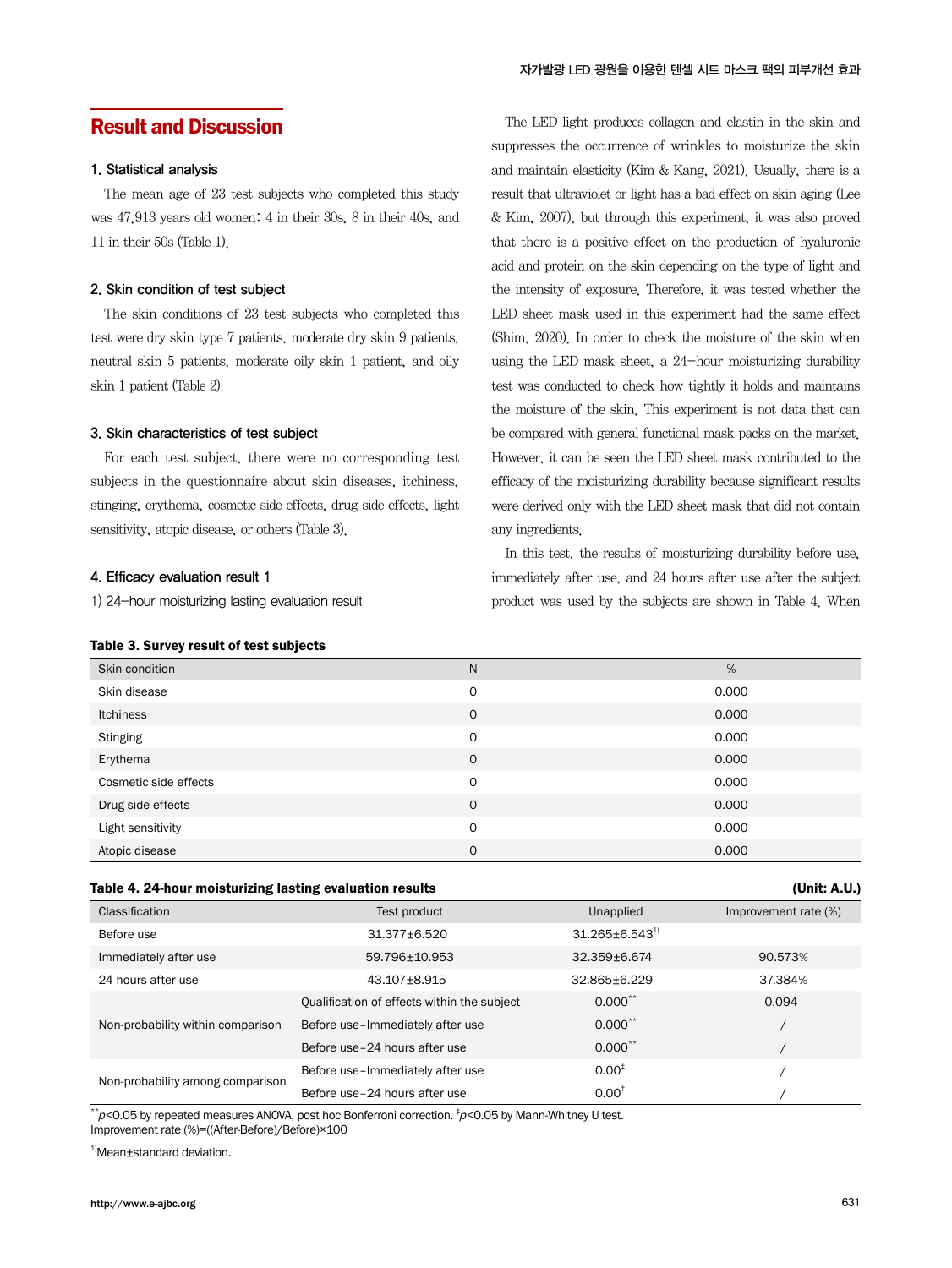the Light Therapy LED sheet mask pack was not applied, it was confirmed that there was no significant difference in the subject's moisture content, but a change in moisture content of 90.573% was evaluated immediately after use. In addition, to confirm the durability, the moisture content was maintained at 37.384% after 24 hours of application in the experiment. Compared to the area where the test product was not applied, a significant difference  $(p(0.05)$  was observed immediately after use and 24 hours after use compared to before use, so it can be concluded that the Light Therapy LED sheet mask pack is effective in moisturizing durability (Table 4).

#### 2) Skin elasticity evaluation result

Table 5 shows the skin elasticity evaluation results of before use, immediately after use, and 24 hours after use of the subjects who used the test product. According to Ronald G Wheelan's evaluation of self-treatment of mild-to-moderate facial acne with a blue light treatment system (Wheeland & Dhawan, 2011), the wavelength band of red light is relatively longer than that of blue light and yellow light. Therefore, it has been reported that it penetrates the subcutaneous fat layer and significantly helps skin regeneration and elasticity including acne

#### Table 5. Skin elasticity evaluation results

treatment.

It is difficult to think that it has the same wavelength band, but the elasticity evaluation of the test product showed that the elasticity increased by 7.087% compared to before and after the use of the Light Therapy LED sheet mask pack, and the result of one week after use was 11.181% elasticity improvement. Therefore, as a result of the change in skin elasticity of the test product after use, compared to before use, immediately after use, and one week after use  $(p\langle 0.025)$  significantly increased  $(p\langle 0.025)$ , showing an effect on skin elasticity, self-luminescence that helps elasticity It was proved that it is a sheet mask (Table 5)

#### 3) Eye expression wrinkles evaluation result

The thin epidermal layer around the eyes is one of the causes of presbyopia because wrinkles start to appear around the age of 25 and increase rapidly after the age of 40. Therefore, it is necessary to manage it frequently from the early 20s, but the accessibility is not good due to the dangers, high cost, reduced go outs due to covid-19 and various disadvantages of LED (Choi et al., 2013). Light Therapy helps to improve the skin by treating it with light (Ng et al., 2020), but it can also cause burns to the thin or sensitive areas of the epidermis. In particular, there are

| Classification                                |                                        | R <sub>2</sub>        | Improvement rate (%) |
|-----------------------------------------------|----------------------------------------|-----------------------|----------------------|
| Before use                                    |                                        | $0.635 \pm 0.039^{1}$ |                      |
| Immediately after use                         |                                        | $0.680 + 0.036$       | 7.087                |
| One week after use                            |                                        | $0.706 \pm 0.036$     | 11.181%              |
|                                               | Effect within the entity qualification | $0.000^{+4}$          |                      |
| Within significance comparison<br>probability | Before use-Immediately after use       | $0.000^{***}$         |                      |
|                                               | Before use-one week after use          | $0.000^{+4}$          |                      |

 $^{**}p$ <0.025 (=5%/2) by Friedman test, post hoc Wilcoxon signed-rank test with Bonferroni correction. Improvement rate (%)=((After-Before)/Before)×100

<sup>1)</sup>Mean±standard deviation.

#### Table 6. Evaluation result of eye expression wrinkle, indentation index

| Classification                                |                                        | Indentation index (A.U.) | Improvement rate (%) |
|-----------------------------------------------|----------------------------------------|--------------------------|----------------------|
| Before use                                    |                                        | $29.371 \pm 7.305^{1}$   |                      |
| Immediately after use                         |                                        | 28.895+7.294             | 1.621%               |
| One week after use                            |                                        | 28.026+7.316             | 4.579%               |
|                                               | Effect within the entity qualification | $0.000^{+4}$             |                      |
| Within significance comparison<br>probability | Before use-Immediately after use       | $0.000^{+4}$             |                      |
|                                               | Before use-one week after use          | $0.000^{+4}$             |                      |

 $^{**}p$ <0.05 by repeated-measures ANOVA, post hoc Bonferroni correction. Improvement rate (%)=((After-Before)/Before)×100

<sup>1)</sup>Mean±standard deviation.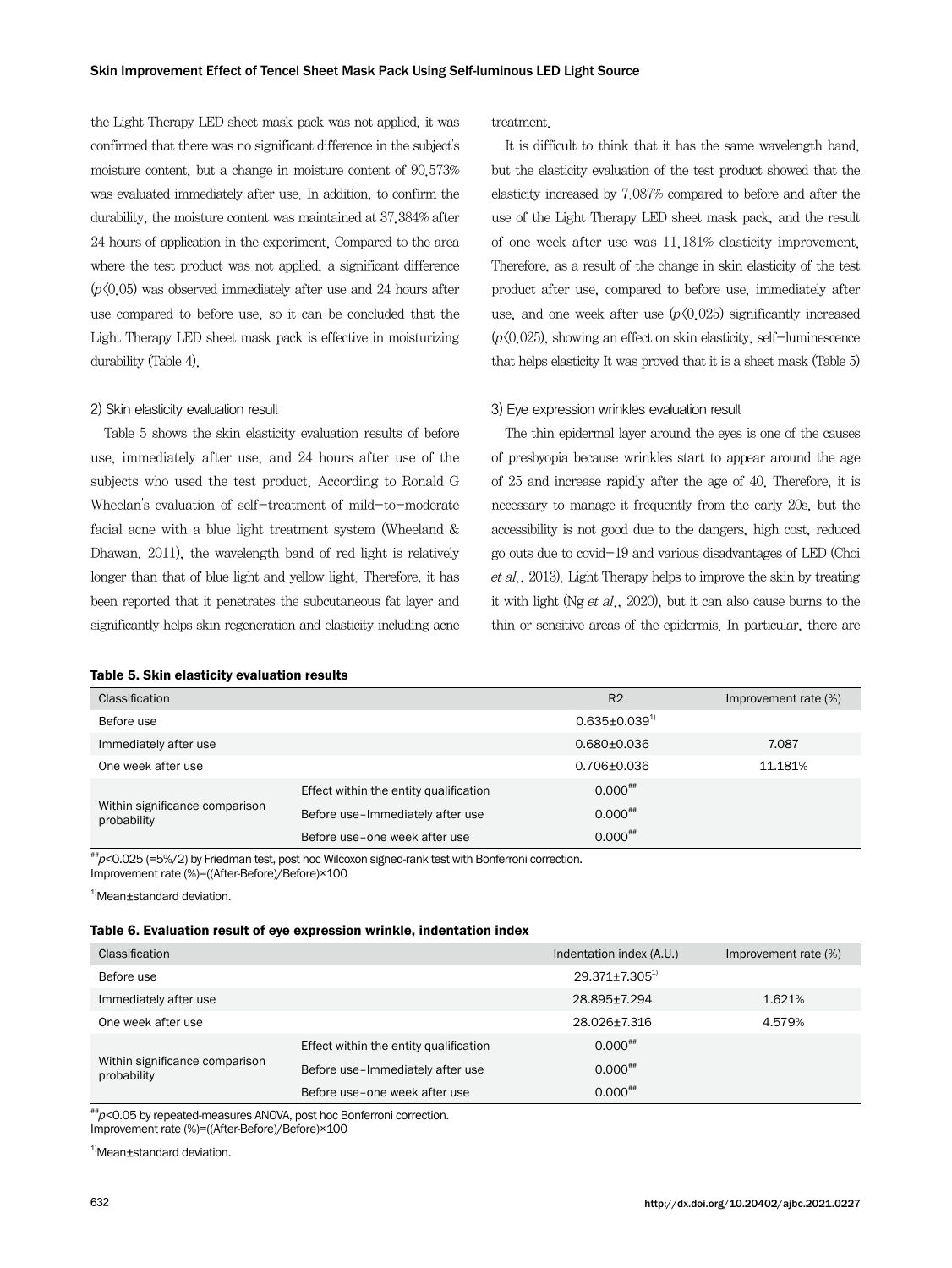research results that suggest the possibility to harm the eyes (photokeratitis, cataract, conjunctivitis, etc.) due to the strong light rays. However, according to the results of other studies, it was announced that there was no abnormality in eye blinking, retinal function, and pupil function even when using a lowlevel LED mask (Brouwer et al., 2017). Since the LED sheet, the material for this test, does not directly touch the eyes and does not use electric power, no additional stability tests on the subject were performed. As reported in other research papers on skin aging, eye wrinkles appear relatively quickly compared to other wrinkles, so early and continuous management is necessary (Kim & Kang, 2012; Kim et al., 2019). Therefore, the objective of this experiment was to check whether eye wrinkles can be managed with an LED sheet mask. Even if the retina or skin is sensitive, an experiment was conducted to see if it is possible to care for wrinkles around the eyes without directly exposing the LED light. The skin wrinkle improvement effect of LED devices has been reported on the effect of light-emitting diode irradiation on skin condition improvement by Lee Jeong Hee (Lee et al., 2020).

Table 6 shows the evaluation results of eye expression wrinkles before use, immediately after use, and 24 hours after use after the product is used by the test subject. According to the evaluation results of light therapy LED sheet mask pack before and after eye expression wrinkles, 1.621% of wrinkles decreased by of the sheet pack immediately after use compared to before use. Significant results were confirmed in that 4.579% of eye expression wrinkles were reduced  $(p\langle 0.05 \rangle)$  after use for 1 week (Table 6).

#### 4) Change in improvement of facial (cheek) lifting

Table 7. Facial (cheek) lifting evaluation results

Although the aging process is slower on the cheeks than eye wrinkles, the cheeks and cheekbones are the most exposed to UV rays. Therefore, the cheek area is inevitably prone to aging or wrinkles. In a paper by Neil S Sadick, MD, it was proved that a lifting effect of 74% can be confirmed after 5 weeks when an LED mask using a low-level power in a wavelength band of 633nm is used for 9 weeks (Mordon et al. 2020). A facial (cheek) lifting test was performed to prove the lifting effect of the cheek part, which is attached to the largest area in the application area of the LED sheet mask used in this study.

After having the test subject use the product, before use, immediately after use, 24 hours after use facial (cheek) lifting personality changes are shown in Table 8. After using the Light Therapy LED sheet mask pack, the angle of the face (cheeks) was reduced to 2.065% compared to before, and it was confirmed that the angle was reduced by 3.762% after one week of use. A decrease in facial angle means that the skin is elastic, and the change in eye expression wrinkles after use of the test product was significantly decreased  $(p(0.05)$  immediately after use and one week after use compared with before use, which proves that it is effective for (cheek) lifting (Table 7).

#### 5. Efficacy evaluation result 2

#### 1) Evaluation survey result efficacy

A significant function was derived from this test product, and an efficacy evaluation survey was conducted to improve the moisturizing effect for 24 hours after use, skin elasticity, eye expression wrinkles, and facial (cheek) lifting. The average and standard deviation and the percentage of the number of test subjects for the answers are as follows.

The 24-hour moisturizing lasting power was 3.043 points, indicating that the majority responded that the effect was good, and the skin elasticity satisfaction was also 3.043 points, showing the same preference result. However, the majority said that the effect of improving the wrinkles on the eyes was good, but the average value was average, and the improvement of

R2 Improvement rate (%)

| Classification |  |  |
|----------------|--|--|
| Before use     |  |  |

| Before use                                    |                                        | 29.055±4.038 <sup>1)</sup> |        |
|-----------------------------------------------|----------------------------------------|----------------------------|--------|
| Immediately after use                         |                                        | 28.455±4.032               | 2.065% |
| One week after use                            |                                        | 27.962+4.072               | 3.762% |
| Within significance comparison<br>probability | Effect within the entity qualification | $0.000$ **                 |        |
|                                               | Before use - Immediately after use     | $0.000$ **                 |        |
|                                               | Before use - one week after use        | $0.000^{**}$               |        |

 $*p$ <0.05 by repeated-measures ANOVA, post hoc Bonferroni correction. Improvement rate (%)=((After-Before)/Before)×100

<sup>1)</sup>Mean+standard deviation.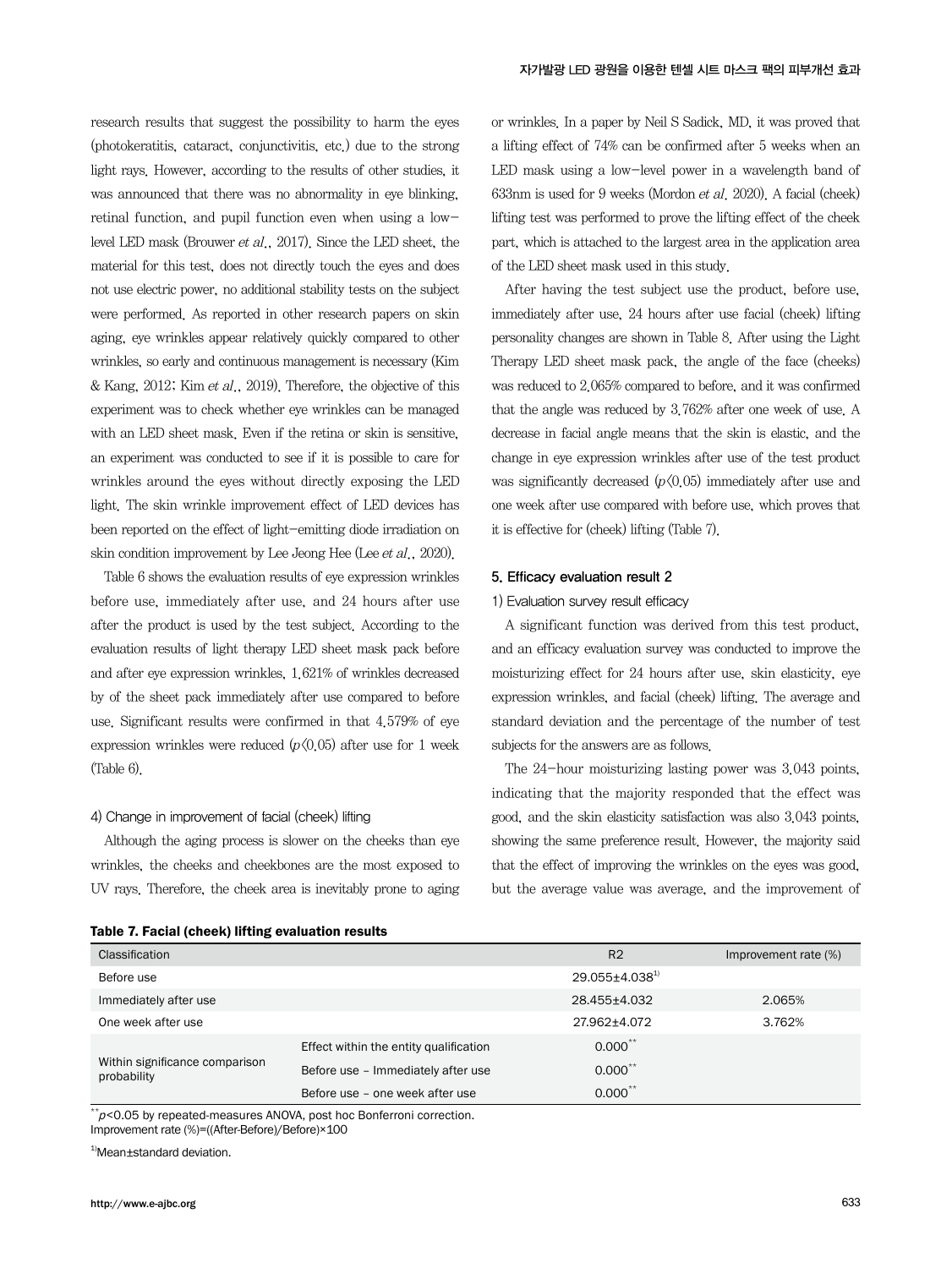facial (cheek) lifting also resulted in the same evaluation.

Regarding the improvement of skin elasticity, 100.000% of the test subjects, 24 hours of moisturizing, and 95.652% of the test subjects were evaluated as above average for the improvement of eye expression wrinkles and facial (cheek) lifting. Therefore, the Light Therapy LED mask pack came out 'average' rather than 'very good' in terms of functional wrinkle improvement or lifting for the general public. As the need for anti-aging grows, there are cases where LED masks are used after applying functional cosmetics. As there are cases where a hyaluronic acid ampoule that is (Kim et al., 2020) effective for moisture supply and elasticity was applied and an LED mask was applied], products supplemented with an essence or specific ingredients for a more dramatic effect are required to be improved (Table 8).

#### 2) Survey results of product preference

After use of the product, the test subject's preference for skin moisture, smoothness, adhesion, absorbency, fragrance, and overall feeling of use was investigated. The average and standard deviation, and the percentage of the number of test subjects for the answer, led to the following survey results.

The use satisfaction for skin moisture was good at 3.130 points, smoothness at 3.043 points, good adhesion at 3.174 points, absorption at 3.304 points as good, and fragrance as good at 3.000 points. As a result of the questionnaire evaluation, which received a good score of 3 points overall, it was evaluated as a good score of 3 points for absorbency, fragrance, and overall feeling of use. In 100.00% of test subjects, 95.651% of skin moistness and smoothness, and 95.653% of adhesion were evaluated as 'above average' (Table 9).

#### Table 8. Product efficacy evaluation survey results

|                                                         |   | $4^*$  | $3^*$  | $2^*$  | $1^*$        | $O^*$       | Average | Standard<br>deviation |
|---------------------------------------------------------|---|--------|--------|--------|--------------|-------------|---------|-----------------------|
| 24 hour moisturizing lasting                            | N | 7      | 11     | 4      | 1            | $\mathbf 0$ | 3.043   | 0.825                 |
|                                                         | % | 30.435 | 47.826 | 17.391 | 4.348        | 0.000       |         |                       |
| Skin elasticity improvement                             | N | 6      | 12     | 5      | $\mathbf 0$  | $\circ$     | 3.043   | 0.506                 |
|                                                         | % | 26.087 | 52.174 | 21.739 | 0.000        | 0.000       |         |                       |
| Eye expression wrinkles                                 | N | 4      | 14     | 4      | $\mathbf{1}$ | $\mathbf 0$ | 2.913   | 0.733                 |
| improvement                                             | % | 17.391 | 60.870 | 17.391 | 4.348        | 0.000       |         |                       |
| Facial (cheek) lifting improvement                      | N | 5      | 13     | 4      | $\mathbf{1}$ | $\circ$     | 2.957   | 0.767                 |
|                                                         | % | 21.739 | 56.522 | 17.391 | 4.348        | 0.000       |         |                       |
| *4: Very good, 3: Good, 2: Average, 1: Bad, 0: Very bad |   |        |        |        |              |             |         |                       |

#### Table 9. Product efficacy evaluation survey results

|                      |   | $4^*$                                                  | $3^*$  | $2^*$          | $1^*$        | $O^*$       | Average | Standard<br>deviation |
|----------------------|---|--------------------------------------------------------|--------|----------------|--------------|-------------|---------|-----------------------|
| Skin moisture        | N | 9                                                      | 9      | 4              | 1            | $\mathbf 0$ | 3.130   | 0.869                 |
|                      | % | 39.130                                                 | 39.130 | 17.391         | 4.348        | 0.000       |         |                       |
| Skin smoothness      | N | $\overline{7}$                                         | 11     | 4              | $\mathbf{1}$ | $\circ$     | 3.043   | 0.825                 |
|                      | % | 30.435                                                 | 47.826 | 17.391         | 4.348        | 0.000       |         |                       |
| Adhesiveness         | N | 8                                                      | 12     | $\overline{2}$ | $\mathbf{1}$ | $\circ$     | 3.174   | 0.778                 |
|                      | % | 34.783                                                 | 52.174 | 8.696          | 4.348        | 0.000       |         |                       |
| Absorbency           | N | 8                                                      | 14     | $\mathbf{1}$   | $\mathbf 0$  | $\mathbf 0$ | 3.304   | 0.559                 |
|                      | % | 34.783                                                 | 60,870 | 4.348          | 0.000        | 0.000       |         |                       |
| Scent                | N | 4                                                      | 15     | 4              | $\circ$      | $\mathbf 0$ | 3.000   | 0.603                 |
|                      | % | 17.391                                                 | 62.217 | 17.391         | 0.000        | 0.000       |         |                       |
|                      | N | 6                                                      | 11     | 6              | $\mathbf 0$  | $\circ$     | 3.000   | 0.739                 |
| Overall sense of use | % | 20.087                                                 | 47.826 | 26.087         | 0.000        | 0.000       |         |                       |
|                      |   | 4: Very good, 3: Good, 2: Average, 1: Bad, 0: Very bad |        |                |              |             |         |                       |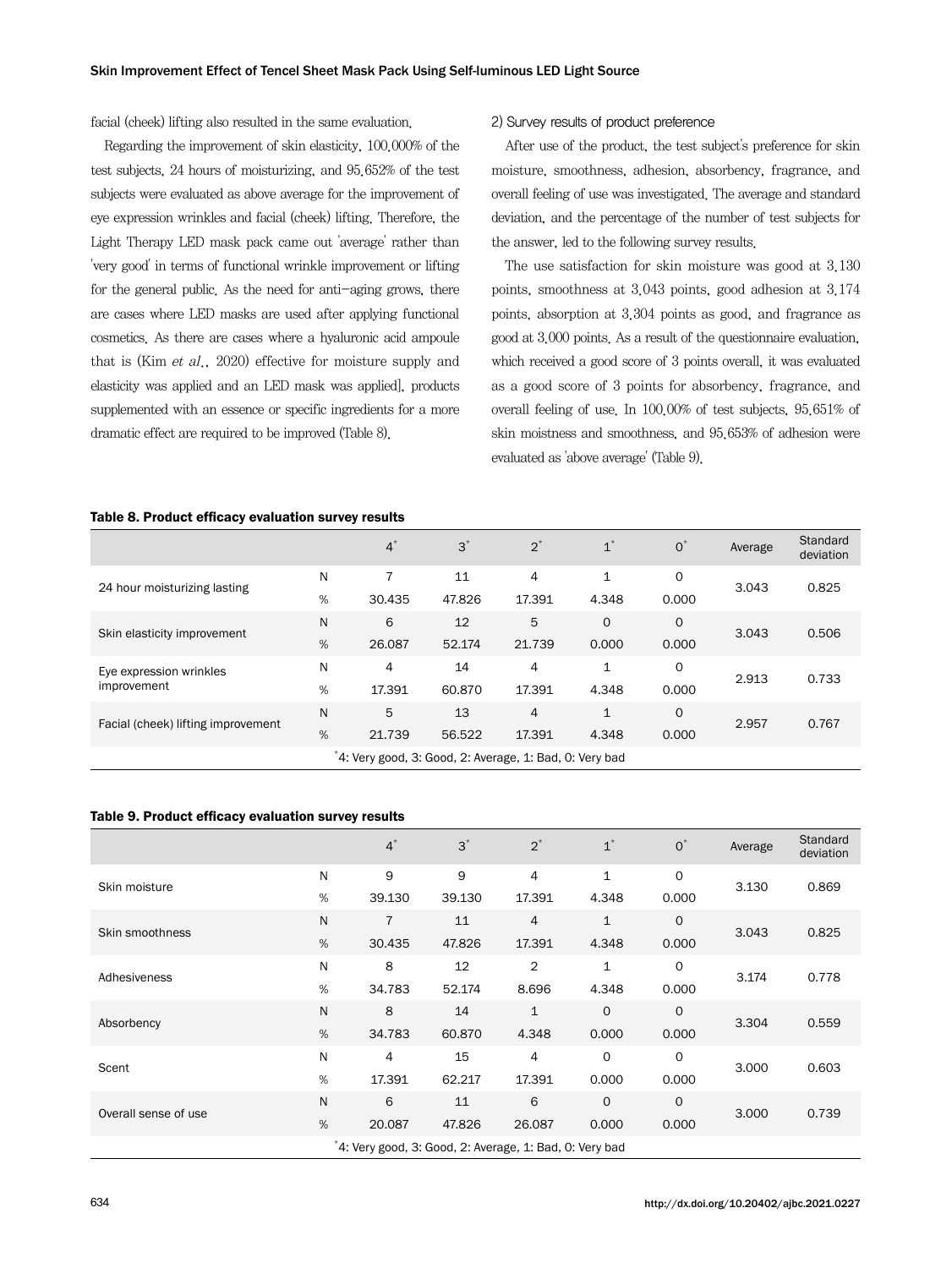## **Conclusions**

In this test, women aged 30-55 years were asked to use the Light Therapy LED mask sheet once or for a week, and 24-hour moisturizing durability, skin elasticity, eye expression wrinkles, and facial (cheek) lifting effects were proved as objective indicators. The use of cosmetics with active ingredients that can affect the test results of the Light Therapy LED sheet mask, a test product that can be used without power, was prohibited. It was found to be effective in improving skin elasticity and improving eye ex-pression wrinkles and facial (cheek) lifting after one week of use, helping to maintain moisture for 24 hours with one use. Through these results, it was possible to objectively evaluate the value of the utility applied to the skin with the Light Therapy LED sheet mask pack with the same principle as the expensive LED device.

#### Author's contribution

HK did research design, performed experiments, data collection and analysis, and wrote overall papers, and HK did advisory. All authors read and approved the final manuscript.

#### Author details

Hyejeong Koo (Graduate student), Division of Beauty Arts Care, Department of Practical Arts, Graduate School of Culture and Arts, Dongguk University, 30, Pildongro 1-gil, Jung-gu, Seoul 04620, Korea; Ki Han Kwon (Professor), Division of Beauty Arts Care, Department of Practical Arts, Graduate School of Culture and Arts, Dongguk University, 30, Pildong-ro 1-gil, Jung-gu, Seoul 04620, Korea.

## **References**

- Arci P, Gupta GK, Clark J, Wikonkal N, Hamblin MR. Low-level laser (light) therapy (LLLT) for treatment of hair loss. Lasers in Surgery and Medicine, 46: 144–151, 2014.
- Brouwer A, Nguyen HT, Snoek FJ, Raalte DH, Beekman ATF, Moll AC, Bremmer MA. Light therapy: is it safe for the eyes? Acta psychiatrica Scandinavica, 136: 534–548, 2017.
- Choi SJ, Baeck SW, Choi MH, Jo A, Jang HH, Oh CR, Ahn KJ, An

IS, An S, Oh JS. Effects of the face pack containing kaolin, adenosine and plant extracts on the skin improvement. Asian Journal of Beauty and Cosmetology, 11: 993-1000, 2013.

- Gupta A, Arci P, Sadasivam M, Chandran R, Parizotto N, Vecchio D, de Melo W, Dai T, Chiang LY, Hamblin MR. Shining light on nanotechnology to help repair and regeneration. Biotechnology Advances, 31: 607-631, 2013.
- Kim CH, Cheon MW, Park YP. Development and characterization of the optical power of LED mask for acne treatment. Journal of Digital Contents Society, 21: 245- 250, 2020.
- Kim JY, Jeon MJ. An exploratory study on the actual conditions of use of sheet mask packs, purchase behavior and satisfaction. Journal of Beauty Industry, 14:53-69, 2020.
- Kim MS, Kang SM. The effect analysis on middle-aged women's facial wrinkles improvement of shaking neck exercise and collagen Diet. Journal of the Korean Society of Cosmetology, 18: 597-608, 2021.
- Kim JT, Bae SB, Youn DY. Medical treatment machinery based on LED light source. Electronic and Telecommunications Trends, 25: 59-71, 2010.
- Kim KB, Kim JY, An S, Min E, Bae S. Evaluation of the perception and clinical characteristics of facial skin aging according to age-group among Korean women. Asian Journal of Beauty and Cosmetology, 17: 387-396, 2019.
- Kim DS, Song KU, Lee HK, Park JH, Kim BJ, Yoo KH, Shin JH. Synergistic effects of using novel home-use 660 and 850-nm light-emitting diode mask in combination with hyaluronic acid ampoule on photoaged Asian skin: a prospective, controlled study. Journal of Cosmetic Dermatology, 19: 2606-2615, 2020.
- Ko KR, Effect of irradiation with visible light (green, red, blue) on inhibition of melanin biosynthesis. Asian Journal of Beauty and Cosmetology, 19: 13-21 2020;
- Lee JH, Ha SY, Moon JS. Study on the effect of light emitting diode irradiation on improving skin condition. Journal of the Korean Applied Science and Technology, 37: 1798- 1805, 2020.
- Lee YK, Kim JD. Influence of sun-expose on the skin aging. Journal of the Korean Society of Cosmetology, 13: 841- 850, 2007.
- Mordon S, Vignion-Dewalle, Abi-Rached H, Thecua E, Lecomte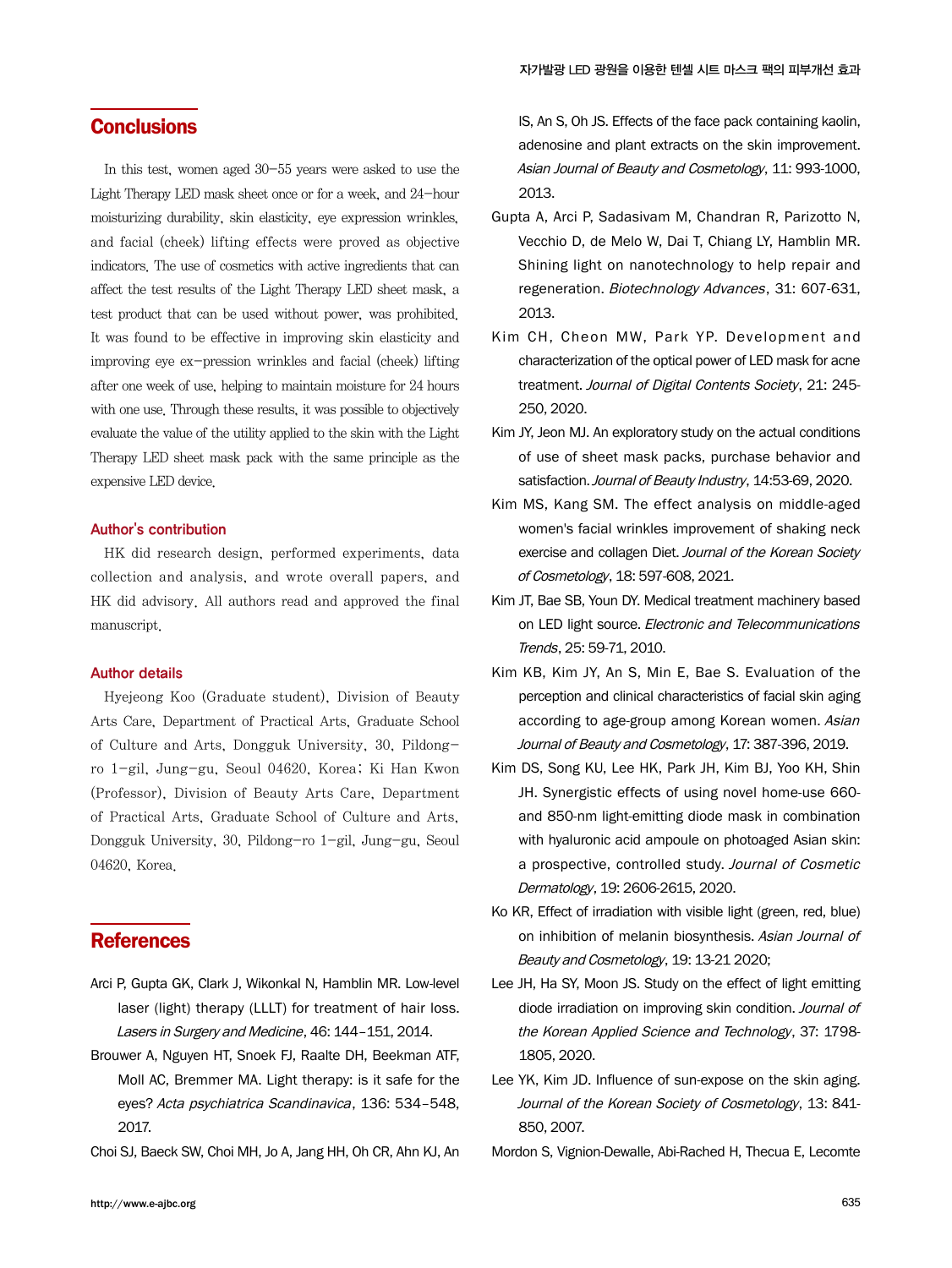F, Vicentini C, Deleporte P, Behal H, Kerob D, Hommel T, Duhamel A, Szeimies RM, Mortier L. Testing a new light therapy for the treatment of actinic keratosis. British Journal of Dermatology, 182: 76–84, 2020.

- Ng JNC, Wanitphakdeedecha R, Yan C. Efficacy of home-use light-emitting diode device at 637 and 854-nm for facial rejuvenation: a split-face pilot study. Journal of Cosmetic Dermatology, 19: 2288-2294, 2020.
- Roelandts R. A new light on Niels Finsen, a century after his noble prize. Photodermatology, Photoimmunology & Photomedicine, 21: 115–117, 2005.
- Shen J, Lu XG, Jin JJ, Wang HW. Combination of a 2940 nm Er:

YAG laser with recombinant bovine basic fibroblast growth factor (rb-bFGF) and light-emitting diode-red light (LED-RL) for the treatment of striae alba: a pilot study. Journal of Cosmetic Dermatology, 17: 176–183, 2018.

- Shim JH. Anti-aging effect of sulfuretin in UVA-irradiated normal human. Asian Journal of Beauty and Cosmetology, 18: 265-272, 2020.
- Wheeland RG, Dhawan S. Evaluation of self-treatment of mild-to-moderate facial acne with a blue light treatment system. Journal of Drugs in Dermatology, 10: 596-602, 2011.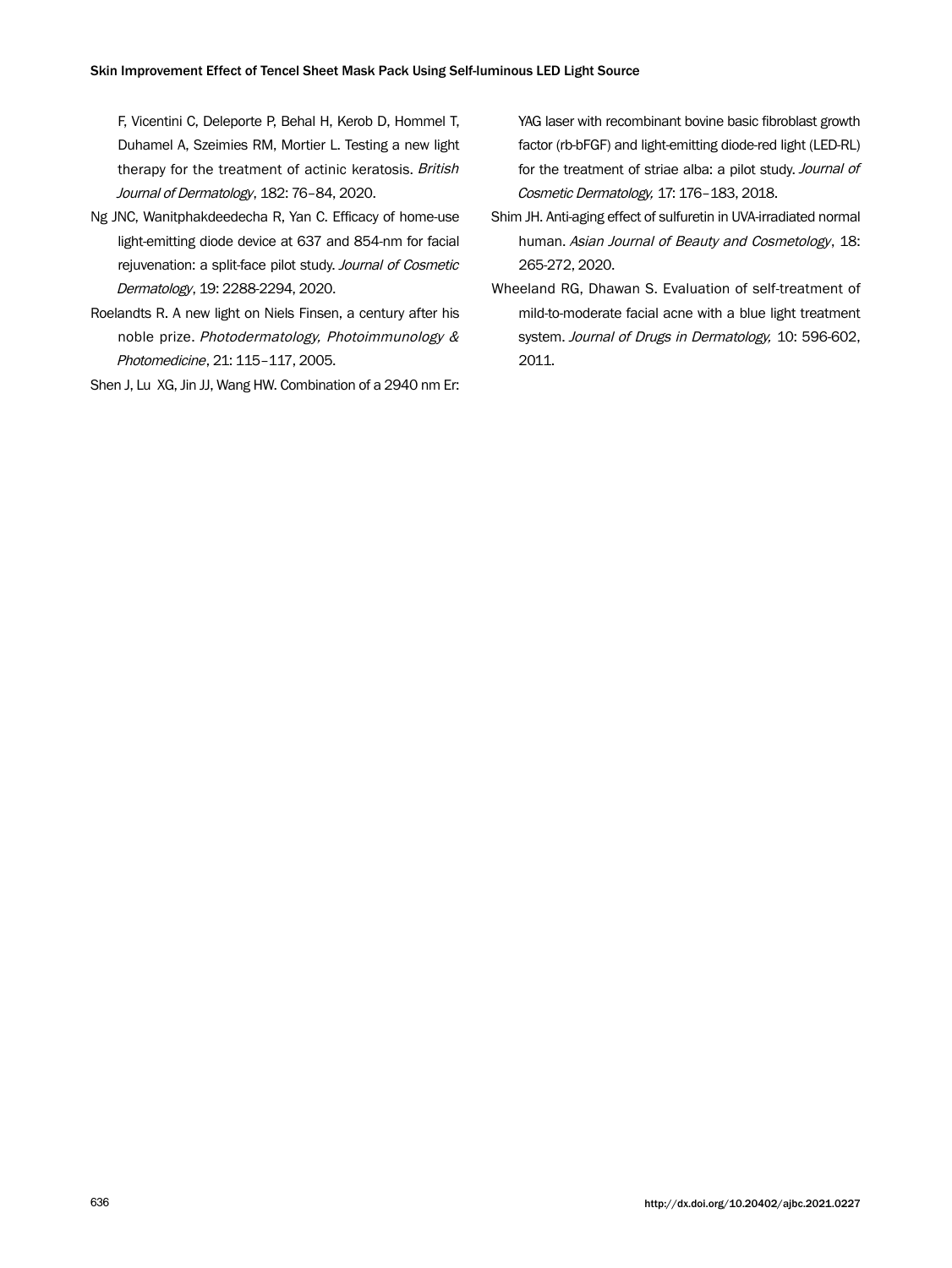### 국문초록

## 자가발광 LED 광원을 이용한 텐셀 시트 마스크 팩의 피부개선 효과

구혜정, 권기한\*

동국대학교 문화예술대학원 실용예술학과 뷰티아트케어전공, 서울, 한국

목적: 본 연구는 기존의 광테라피 LED 마스크 디바이스에서 증명된 효능들이 전력이 필요 없는 자가발광 LED시트 마스크에서도 유사하게 발휘하는지 증명하고자 한다. 방법: 본 연구는 시험 결과에 영향을 미칠 수 있는 활성 성분이 포함된 화장품 사용을 금하 고 LED 시트형 마스크 팩을 사용함으로써 평균연령 47.9세의 여성을 대상으로 24시간 보습 지속력 측정, 피부 탄력 측정, 눈가 표 정 주름 측정, 안면(볼) 리프팅 개선 효과를 연구 진행하였다. 결과: 실험 후 24시간 보습 지속력은 사용 직후 90.573%, 사용 24시간 후 37.384%로 유의하게 증가(p<0.05)하였고, 피부탄력도 사용 직후 7.087%, 사용 1주 후에는 11.181%로 유의하게 증가(p<0.025) 하였다. 눈가 표정 주름은 사용 직후 1.621%, 사용 1주 후 4.579%로 유의하게 감소(p<0.05)하였고 안면(볼) 리프팅 실험에서는 볼 부위 각도(°)가 사용 전과 비교하여 사용 직후 2.065%, 사용 1주 후에는 3.762%의 결과로 유의하게 감소(p<0.05)하여 광테라피 LED시트 마스크도 피부 개선에 효과적임을 증명하였다. 결론: 본 연구자료를 기초자료로서 활용하여 효과적인 광테라피를 활용한 간편하면서도 단순한 구조의 마스크팩 외 피부관리 제품이 다양하게 개발됨을 기대해 본다.

핵심어: 자가발광LED, 광테라피, LED 시트 마스크팩, 피부보습, 피부탄력

#### 참고문헌

고경륜. 가시광선(녹색, 적색, 청색) 조사에 따른 멜라닌 생합성 억제 효과. 아시안뷰티화장품학술지, 19: 13-21 2020.

- 김기쁨, 김지예, 안성관, 민은설, 배승희. 한국 성인 여성의 연령별 얼굴 노화 정도에 대한 인식과 임상학적 특성에 관한 연 구. 아시안뷰티화장품학술지, 17: 387-396, 2019.
- 김민승, 강상모. 좌우 목운동 및 콜라겐 식이가 중년 여성의 얼굴 주름 개선에 미치는 영향 분석. 한국미용학회지, 18: 597-608, 2021.
- 김지윤, 전미정. 시트형 마스크팩 사용실태와 구매 행동과 만족도에 관한 탐색적 연구. 뷰티산업연구, 14: 53-69, 2020.
- 김진태, 배성범, 윤두현, 피부질환 치료용 LED 치료기. 전자통신동향분석, 25: 59-71, 2010.
- 김찬희, 천민우, 박용필, 여드름 치료 적용을 위한 LED 마스크의 개발 및 광출력 특성 분석. 디지털콘텐츠학회논문지, 21: 245-250, 2020.
- 심중현. 자외선 조사에 의해 노화된 인간각질형성세포에서 sulfuretin의 항노화 효능. *아시안뷰티화장품학술지*, 18: 265-272, 2020.

이윤경, 김주덕. 자외선 노출이 피부노화에 미치는 영향. 한국미용학회지, 13: 841-850, 2007.

- 이정희, 하성이, 문지선. Light Emitting Diode 조사가 피부상태 개선에 미치는 효과 연구. *한국응용과학기술학회지*, 37: 1798-1805, 2020.
- 최성진, 백승우, 최민화, 조아령, 장현희, 오창록, 안규중, 안인숙, 안성관, 오정숙. 카올린, 아데노신 및 식물복합추출물이 함유된 안면팩의 피부개선 효과. 아시안뷰티화장품학술지, 11: 993-1000, 2013.